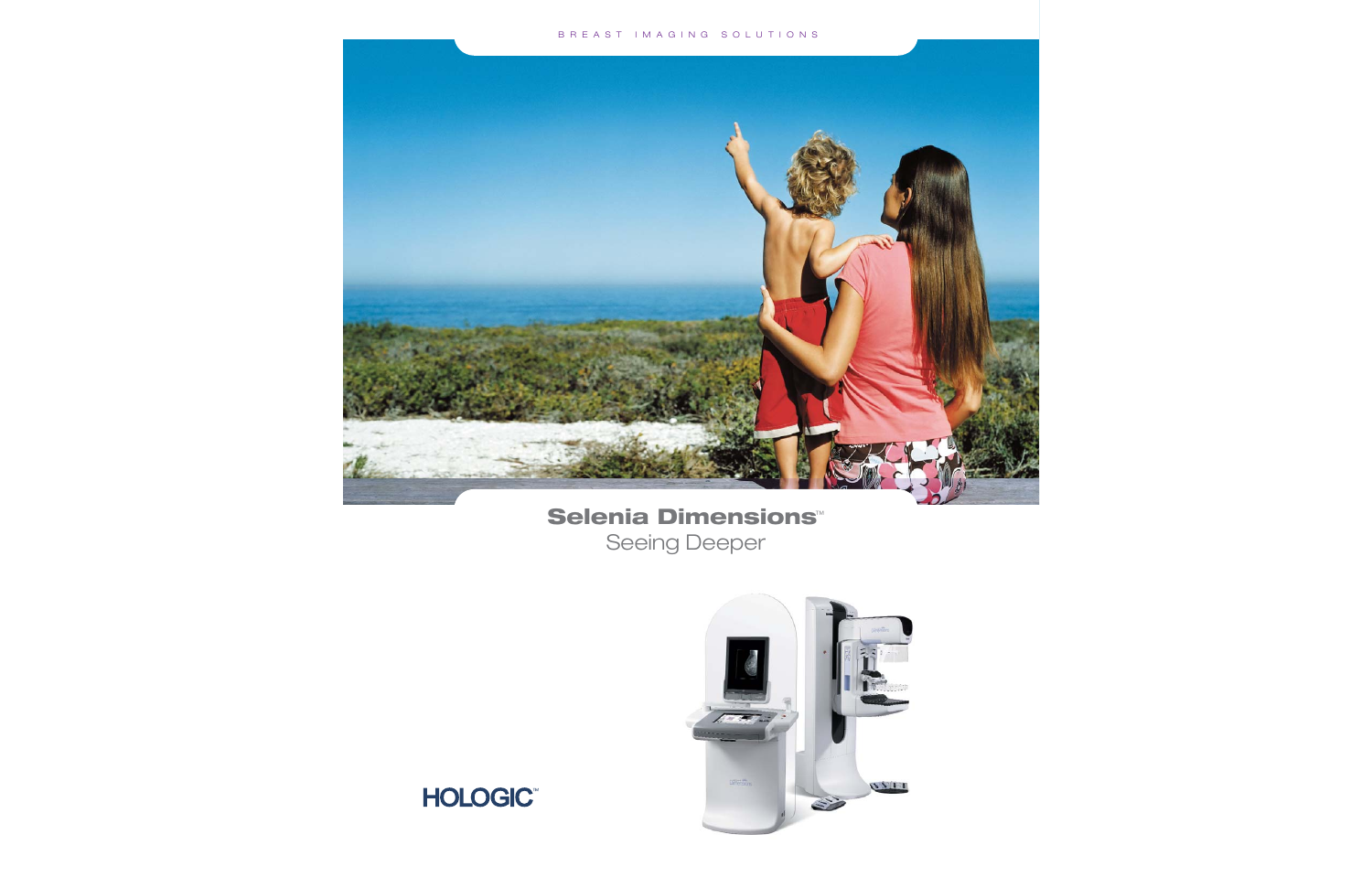## **Selenia Dimensions** ™ 2D and 3D Breast Imaging from Hologic.

For years, Hologic has been working at the forefront of the development of breast tomosynthesis. Now we are bringing forth the first practical tool for tomosynthesis in the real world. We call it Selenia Dimensions.

Dimensions starts with technology similar to that of our celebrated Selenia full-field digital mammography system. With its large amorphous selenium detector, it too can "direct capture" 2D mammograms with the same extraordinary clarity you've come to expect from Selenia. And incorporating a tungsten tube means we can do it with even less patient radiation exposure than before.

But Selenia Dimensions takes you to the next step in detection: fast, low-dose, high-quality 3D imaging of the breast.



### Breast Tomosynthesis. **A Way to Be Surer. Sooner.**

Breast tomosynthesis is the newly emerging method for delivering high quality images of breast tissue in three dimensions. We have good reason to believe it will be a quantum leap forward in breast cancer detection.

How does it work? Selenia Dimensions rapidly captures a series of low-dose images at different views around the breast. From these original images, we can quickly compute a "synthetic tomogram" sequence, separating the full depth of tissue into discrete one-millimeter layers. This separation of tissue into virtual layers helps the physician clearly see features which might be obscured in a normal 2D mammogram.

**Now, breast cancer has nowhere to hide.**

Clinical trials with Hologic breast tomosynthesis showed distinct improvement in clinical accuracy. They also showed dramatic gains in specificity — the confidence to rule out cancer without recalling the patient for further study.

That might be remarkable enough in itself. But consider that the tomosynthesis exam can be performed quickly, using no more radiation than a traditional mammogram. This means enhanced performance not just for diagnostic problem solving, but in everyday routine screening.

**Now imagine what a difference that could make.**

**To receive the clinical white paper, phone +1.781.999.7300 or visit www.hologic.com/tomo**